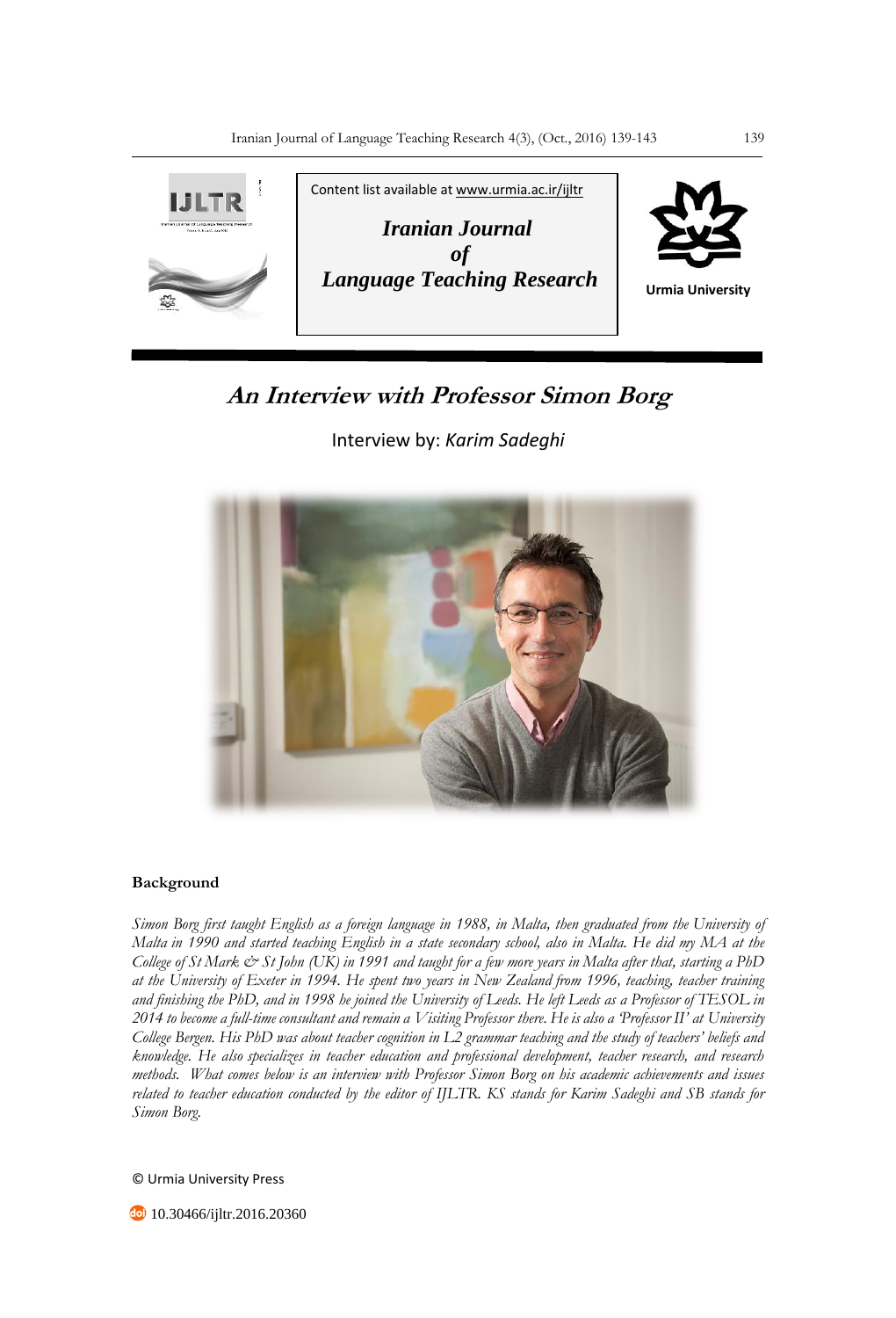*KS: Thank you very much Prof. Borg for so kindly accepting my invitation to take part in this interview. The first thing that I (and probably most our readers would be interested in knowing) is your becoming a full professor at quite a young age, with such a wide range of publications. Would you please introduce yourself briefly with a focus on your academic background and tell us how easy (or difficult) it has been to climb up your academic career ladder?* 

SB: Thank you for inviting me to take part in this interview. In terms of becoming a full professor, I know that in many higher education contexts around the world high academic rank is associated with age and experience, but in the UK that is not the case. At the University of Leeds there were very transparent but rigorous criteria for a professorship in relation to research (e.g. a very strong international profile), teaching and leadership, but age was not a criterion. I don't think we can ever say that achieving a professorship is easy; the criteria were demanding, but I was very driven to achieve my goals and I have always enjoyed academic work and these factors facilitated the process somewhat. I was also fortunate to work in an institution that supported staff very well in terms of career progression.

I've never really thought of my career in terms of climbing an academic ladder. I was doing things I enjoy in terms of research, teaching and leadership, and so the progress I made in my academic position over the years happened quite naturally.

*KS: Could you talk about your books and scholarly articles? Please tell us how many publications you have and what the major focuses of these publications have been. How do you compare your first and last publications in terms of focus and topics covered?*

SB: I've published roughly 100 articles, book chapters and books. The first was in 1992 and was based on a piece of language awareness work I had done for one of MA assignments. My early interest in grammar continued for a number of years but my focus was not on grammar per se but on how teachers taught it and why. In the mid-1990s little was known about such issues (and more generally about why teachers do what they do). So there was a clear gap in the literature that some of my best-known early publications started to address. My interest in teacher cognition has continued until today, but my focus has gone beyond grammar teaching and examined other issues such as teachers' conceptions of research and teachers' beliefs about learner autonomy. I have also written methodological analyses of teacher cognition research and my most recent forthcoming chapter is a critical analysis of how the relationship between teachers' beliefs and practices is being studied today. More recently much of the writing has also focused on language teacher development.

*KS: Looking at your publications, most of your work is single-authored. Is there any reason why you do not seem to favour co-authored projects or publications? Which type of activity (single, pair, team) do you suggest that other researchers follow?*

SB: It would be wrong to suggest that I do not favour co-authored publications and about 20% of my work has been written collaboratively. And I am currently working on at least six projects that involve co-authored work. I think the ideal profile would include both single-authored and collaborative publications. Collaboration is important but in some contexts (in the social sciences), if an academic has too many co-authored articles questions might be asked about their ability to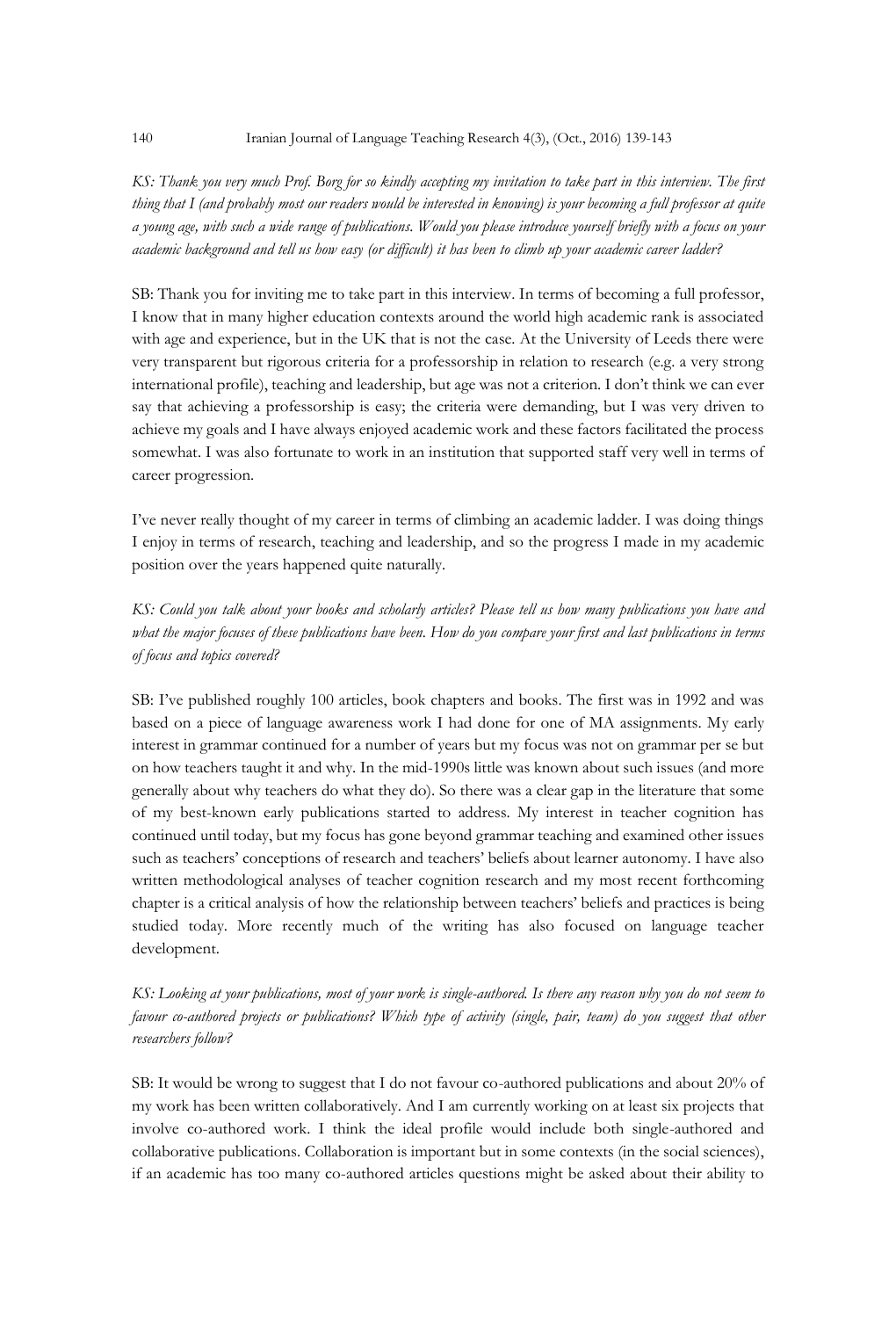publish independently. It can also boil down to personal working styles. Earlier in my career I preferred to work alone because it allowed me to work at my pace and collaborating would have probably required me to slow down.

*KS: Which one of your works you have enjoyed the most? Which one of your books/articles you think is more seminal compared to others? Which one has been welcomed the most by the readers? Which area of your work would you like to spend more time on and why?*

SB: Single-authored books are very satisfying to write but articles in the top research journals are subject to much tougher review processes and so probably carry a greater sense of achievement. I' can't really say which one publication I've enjoyed most but the book 'Teacher cognition and language education' was probably that which shaped my career more than any other. Of course, the early research papers on teacher cognition were seminal because of their originality and importance in opening up a whole new area of inquiry in our field. But the substantive and methodological analysis of the field I presented in the book cemented my reputation as a leading scholar in language teacher education. The field has naturally moved on since the book was published, but many of the ideas outlined there remain relevant today and the model of teacher cognition developed there is also still widely cited. In terms of areas I would like to spend more time on, I feel I am working on the areas I am interested in (especially language teacher development); the challenge these days is creating time for research and writing given that I am no longer a full-time academic and work primarily as an educational consultant.

*KS: Most of your recent contributions to the field of TESOL have been in the area of teacher research with a focus on teacher cognition. Could you talk about the main elements of teacher cognition and how researching this can better equip teachers for delivering quality lessons?*

SB: I think it's useful first to clarify how my work on teacher cognition and teacher research is related. Teacher cognition focuses on teachers' understandings of their work. This focus can be applied to any aspect of teachers' work – so I have studied teacher cognition about grammar teaching, about learner autonomy and about teacher research. But much of my recent work has been about teacher research (i.e. teachers doing research in their own classrooms to support their own growth) more generally without a specific focus on teacher cognition.

To return to the question about the value of teacher cognition research, it is an important one to ask because much current research on teachers' beliefs is not carried out with a clear sense of purpose (I've discussed this in a blog at http://simon-borg.co.uk/2016/04/). I think teacher cognition can be looked at from two perspectives; one (and that which is of most direct value for teachers) is the reflective perspective. The idea here is that helping teachers become more aware of their cognitions (beliefs, knowledge, attitudes etc.) and how these relate (or don't relate) to their teaching can stimulate professional growth. The second perspective we can call the academic perspective. Here teacher cognition is being studied academically and without any immediate concern for supporting teacher development. Of course, ideally academic research will inform practice at the level of educational policy and the design of teacher education and development programmes, but research does not always affect practice in this way. Some studies, of course, manage to combine reflective and academic perspectives effectively, but one criticism I have of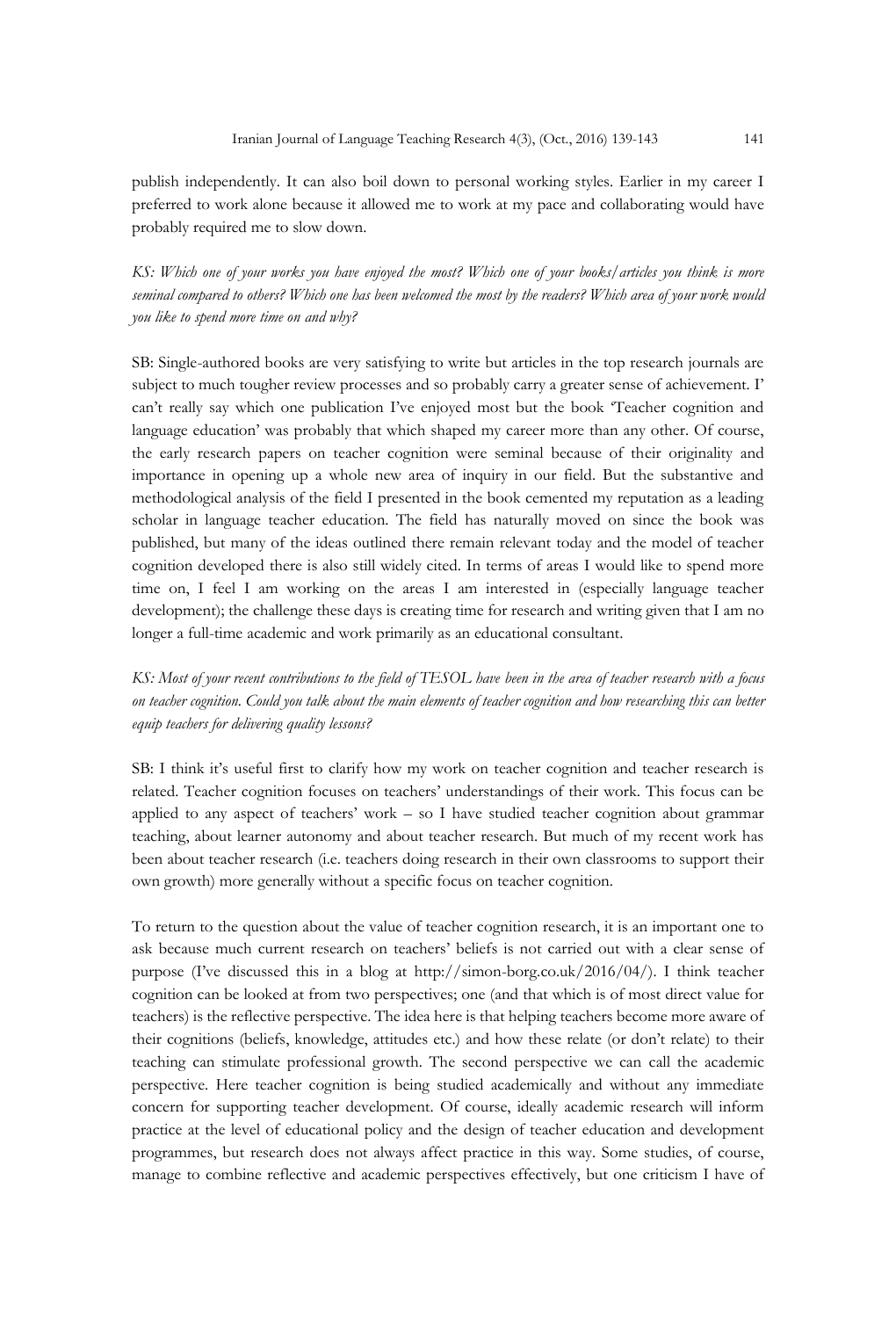recent academic work (especially on teachers' beliefs) is that in lacks any clear implications for practice.

*KS: One further area of your recent engagement has been your role as a consultant in teacher education and professional development (PD) programmes. How do you link teacher cognition and PD? Do you think teacher research should be an integral component of PD programmes and whether such programmes should be continuing in nature?*

SB: Again, I think it is important to separate out the different issues you mention here. Teacher cognition has been central to my work but my current consultancy work on teacher education and development extends far beyond a specific concern for teacher cognition. Similarly, while teacher research is one strategy that can support teacher development, my consultancy work does not focus solely on teacher research; in fact, on most of the educational projects I work teacher research would not be a suitable strategy and various other ways of supporting teacher development are used. I have always said that teacher research is one option available to teachers but that there are many others and that very often teacher research will not be the right option. For example, I have worked on projects where teachers of English have had little pre-service training and lack basic methodological skills. Introducing teacher research there would not be suitable because the priority is to improve teacher competence and confidence rather quickly. The best way to summarise my consultancy work, then, is to say that it involves designing, facilitating, and evaluating teacher development projects. This work allows me to combine my expertise in language teacher development and my competence in educational research. This work extends beyond a narrow focus on teacher cognition or teacher research.

*KS: Given that the theme of the current issue of IJLTR in which your interview will appear is Teacher Education (edited by Professor Jack C Richards), what do you think are gaps in this area that both teacher educators and teachers should attend to in terms of theory and practice? Do you think teacher education programmes can solve all problems EFL/ESL teachers face in teaching English?*

SB: The answer to second question is clearly 'no'. Teachers will face so many specific challenges in the course of their work that no programme can cater for all of these. What programmes can do, though, is to equip teachers so that they are able to resolve the challenges they face. This also involves helping teachers work collaboratively, and the notion of collaborative teacher development is currently a powerful one in the international literature.

In relation to the first question about gaps in the field, much of my recent writing has been about the continued dominance of training-based models of teacher development in our field and the limitations these have in promoting lasting change in teachers. Alternative, more situated, collaborative and ongoing models are needed (readers can look at the blog at http://simonborg.co.uk/2016/07/ for more on this issue).

*KS: What are your future research and publication plans? Most your research since you started publication has centred on teachers and teaching grammar, and more recently on teacher beliefs. Do you think there is still more to do in this area?*